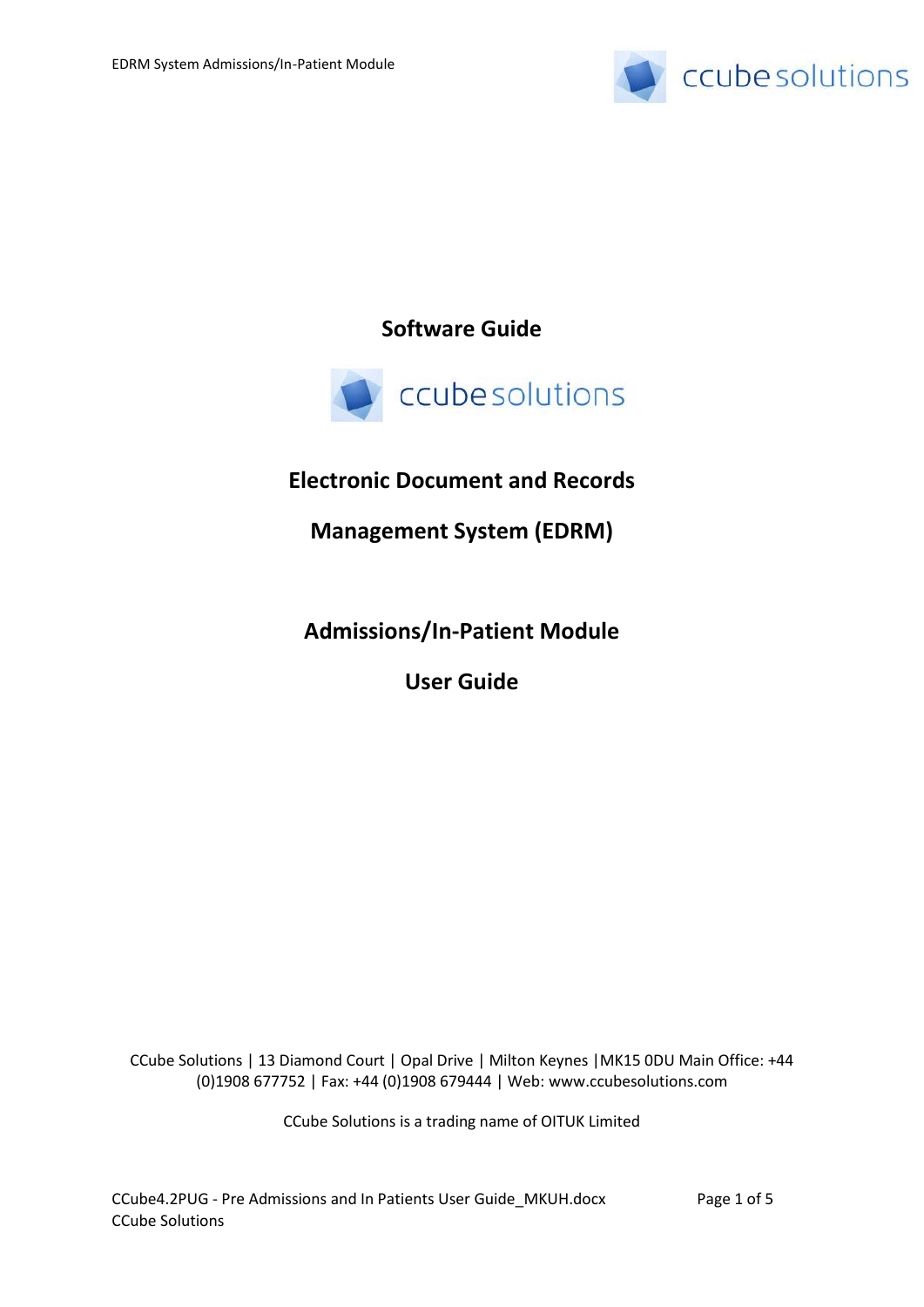

## <span id="page-1-0"></span>**1 Contents**

## <span id="page-1-1"></span>**2 Revisions and Distribution**

#### Revisions

| <b>Revision</b> | <b>Summary of Changes</b>           | <b>Author</b>         | Date       |
|-----------------|-------------------------------------|-----------------------|------------|
| 1               | Initial creation of document        | <b>Chris Rothwell</b> | 27/05/2015 |
| $\overline{2}$  | Updates added                       | <b>Collins Manna</b>  | 23/11/2015 |
| 3               | Updated                             | Sarah Butler          | 27/11/2015 |
| 14              | Updated                             | <b>Collins Manna</b>  | 30/11/2015 |
| 4A              | Draft for C&W                       | Stephen Cronbach      | 07/10/2016 |
| 5               | General update for EDRM V4.2 system | <b>Andrew Phelps</b>  | 18/02/2018 |
| 6               | Screen updates to v4.2              | Manish Panchmatia     | 16/04/2018 |
|                 | Moved admin to separate document    | Mike King             | 24/04/2018 |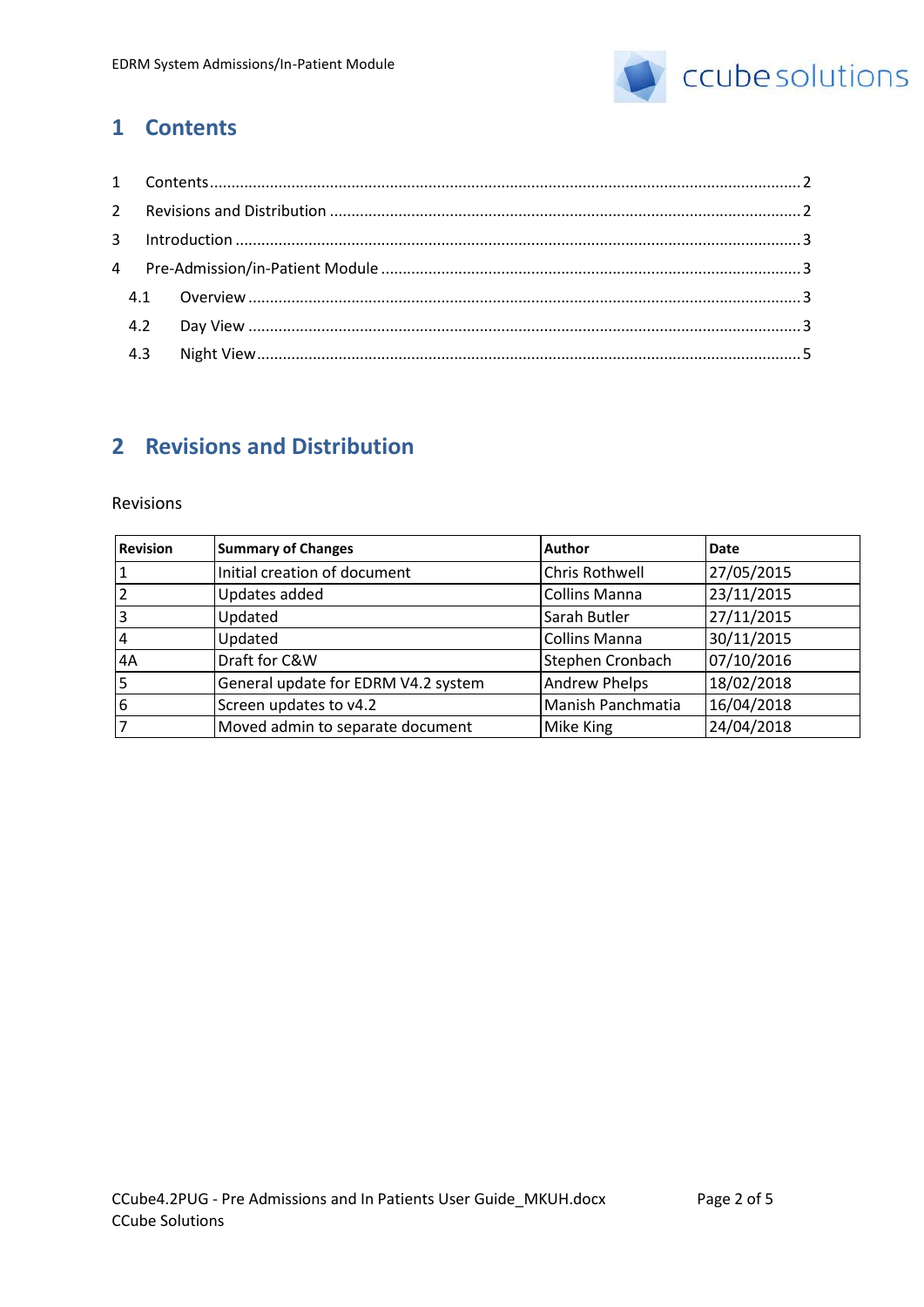

### <span id="page-2-0"></span>**3 Introduction**

This guide has been created to cover all functionality provided by the In Patients module within CCube Solutions EDRM product. The In-Patient Module provides a list of patients that have been admitted to wards, or are due to be admitted to wards. The patient list can be filter according to various criteria.

# <span id="page-2-1"></span>**4 Pre-Admission/in-Patient Module**

### <span id="page-2-2"></span>**4.1 Overview**

Patients admitted to a ward in a hospital can be viewed by clicking the Admission\In Patient screen icon in the left-side navigation menu;



The screen allows two separate modes to view patients admitted to the wards:

- 1. Day View A list of patients filterable by the date of admittance, ward and specialty.
- 2. Night View An unfiltered list of all patients in the hospital, that can be filtered if required.

| Pre-Admissions and Inpatients |             |   |  |  |
|-------------------------------|-------------|---|--|--|
| <b>ODay View ONight View</b>  |             |   |  |  |
| <b>Admission Date</b>         | 16/04/2018  | 自 |  |  |
| Clinician                     | $-$ ALL $-$ |   |  |  |
| <b>Speciality</b>             | $-$ ALL $-$ |   |  |  |
| Ward                          | $-$ ALL $-$ |   |  |  |

The reason for separating out the two modes is that a clinician working in the daytime is expected to generally only visit patients under their care whereas at night due to lower staffing levels they are expected to have a view of all patients in the hospital.

This screen allows the user to search for patients who were admitted to the hospital wards by entering the admission date. This is often used by clinical users who wish to review patient notes prior to them being admitted to a surgical ward. Leaving the admission date empty & hitting 'Enter' on the keyboard will the results to not be filtered by the date.

#### <span id="page-2-3"></span>**4.2 Day View**

When working in the day time a clinician will need to be able to see which patients are admitted to the hospital ward, allowing them to view the digital health record on the EDRM system.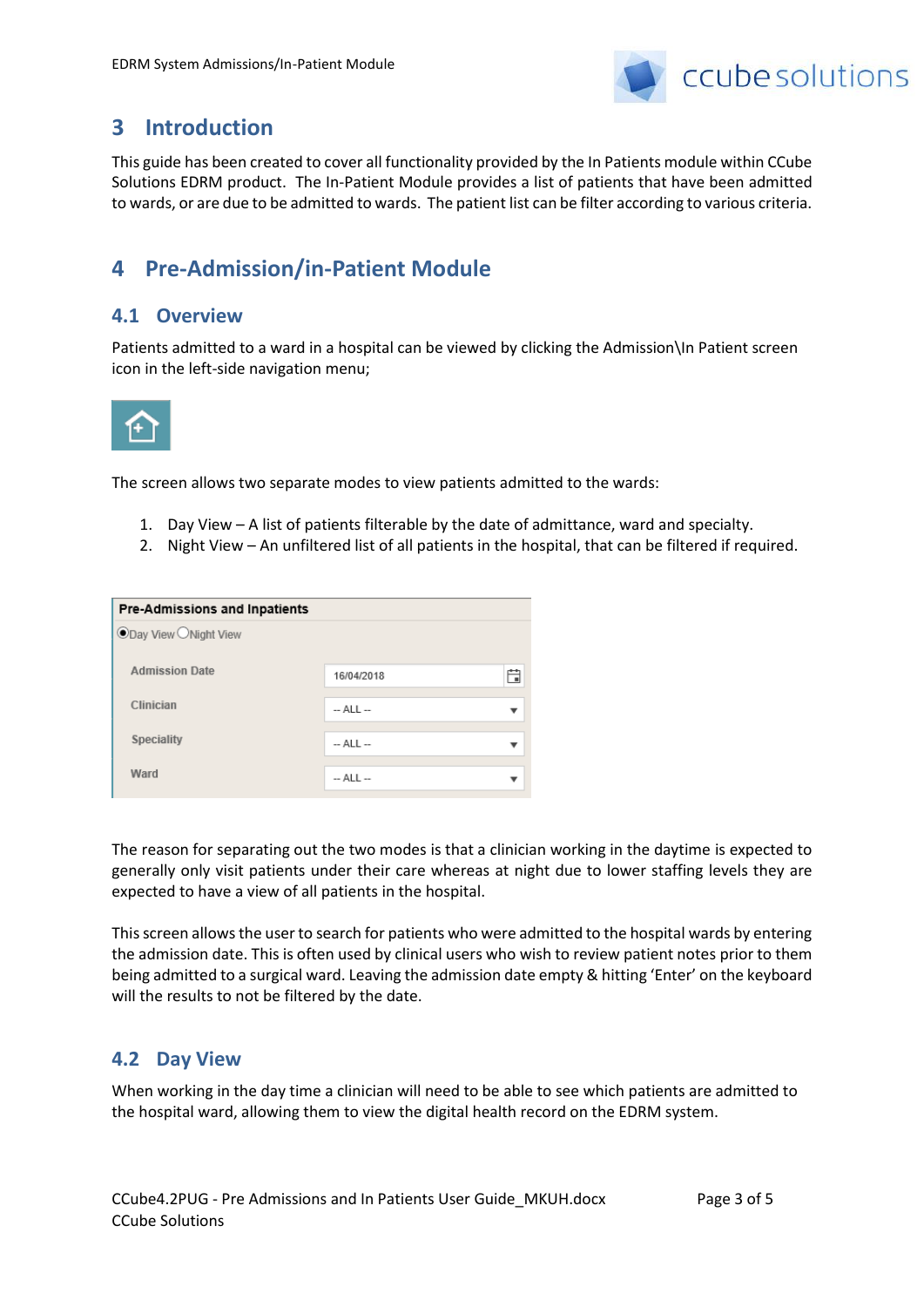

### 4.2.1 Filtering

The following filters are available within the Pre-Admission\In Patient module to allow a clinical user to define the display of patients admitted to the hospital wards;

| <b><i>SDay View ONight View</i></b> |                       |   |  |  |
|-------------------------------------|-----------------------|---|--|--|
| <b>Admission Date</b>               | 22/03/2018            |   |  |  |
| Clinician                           | <b>Charles Bucket</b> | ▼ |  |  |
| <b>Speciality</b>                   | Dermatology           |   |  |  |
| Ward                                | WARD 2C               |   |  |  |

- 1. Admission Date. Display admissions for a given date.
- 2. Clinician. Display admissions for a given clinician.
- 3. Specialty. Display admissions for a given speciality.
- 4. Ward. Display admissions for a given ward.

In 2 or 3 panel modes if you alter the filters by selecting another clinician, specialty or ward within the dropdown and then either single or double click the inpatient menu icon, it will reset the filters again This affects both Day and Night View.

### 4.2.2 Patient Display

Having selected the appropriate filters, a list of patients including the ward they are admitted to and the clinician in charge of their care will be displayed below the filters.

| Pre-Admissions and Inpatients |                       |                           |                       |            |       |                      |
|-------------------------------|-----------------------|---------------------------|-----------------------|------------|-------|----------------------|
| ODay View ONight View         |                       |                           |                       |            |       |                      |
| <b>Admission Date</b>         |                       |                           |                       |            |       |                      |
|                               | <b>DD/MM/YYYY</b>     | 自                         |                       |            |       |                      |
| Clinician                     | <b>Charles Bucket</b> | $\overline{\mathbf v}$    |                       |            |       |                      |
| Speciality                    | Dermatology           | $\blacktriangledown$      |                       |            |       |                      |
| Ward                          | WARD 2C               | $\boldsymbol{\mathrm{v}}$ |                       |            |       |                      |
|                               |                       |                           |                       |            |       |                      |
| Name                          | Ward                  | Bed                       | Clinician             | Date       | Time  | ।≞ ★                 |
| Mrs Constance FAITH           | WARD 2C               | Not Known                 | <b>Charles Bucket</b> | 22/03/2018 | 10:43 | $\triangleq \star o$ |
| Mr James GREY                 | WARD 2C               | Not Known                 | <b>Charles Bucket</b> | 30/03/2018 | 10:43 | ■☆                   |
| Mr Charles ROBERTS            | WARD 2C               | Not Known                 | <b>Charles Bucket</b> | 24/03/2018 | 10:43 | ■☆                   |
| Mrs Jenny THOMAS              | WARD 2C               | Not Known                 | <b>Charles Bucket</b> | 27/03/2018 | 10:43 | ■☆●&⊨                |
| <u> La La La La La L</u>      |                       |                           |                       |            |       |                      |

When using the Pre-Admissions & Inpatients view the page features will appear as follows;

- Default to the current date
- Display the selected default value for the clinician drop down list
- Display the selected default value for the specialty drop down list
- Display the selected default value for the ward being held for the selected speciality
- If present the Bed that the patient will be located at
- An icon column providing both extra features and additional information

CCube4.2PUG - Pre Admissions and In Patients User Guide\_MKUH.docx Page 4 of 5 CCube Solutions